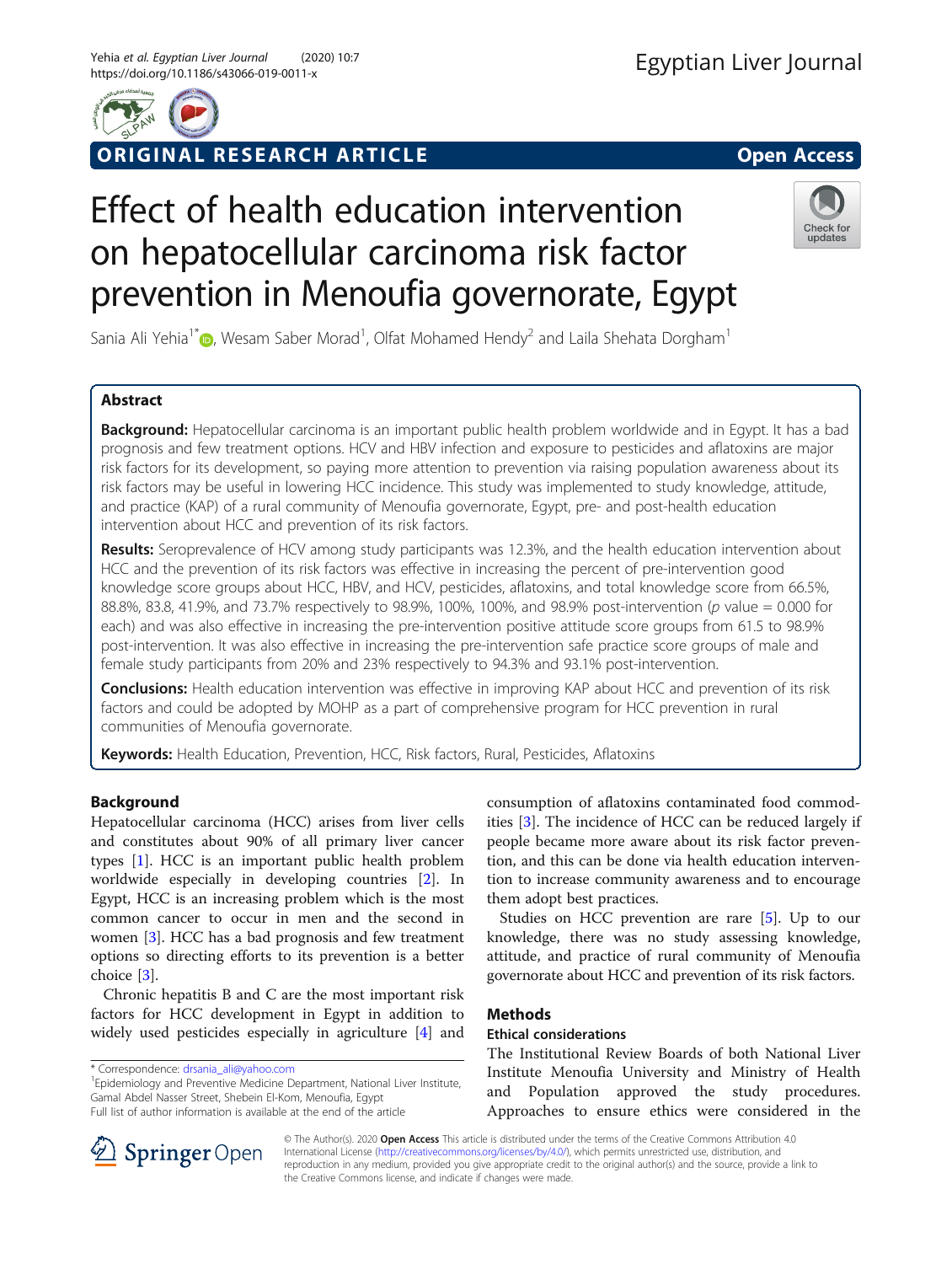study regarding confidentiality and the verbal consent. The researcher introduced herself to the participants in the sample and explained the objectives of the study, to obtain their acceptance to be recruited in the study as well as to gain their cooperation.

#### The study tools establishment

Throughout the course of the present study, data were collected using a constructed questionnaire which was developed by the researcher based on literature review, revised by jury of professors, then tested for validity and reliability (Cronbach's alpha 0.85). It included four parts:

Part I: Including socio-demographic characteristics of the study participants such as age, sex, educational level, job, marital status, and their medical history.

Part II: Including questions to address participants' knowledge and attitude about hepatocellular carcinoma (HCC) and prevention of its risk factors especially viral hepatitis B and C, aflatoxins, and pesticides.

Part III: Including questions to address participants' practice about hepatocellular carcinoma and prevention of its risk factors (HBV and HCV, aflatoxins, and pesticides).

Part IV: Including HCV status laboratory results of the study participants.

A pilot study was done on 15 participants using the constructed questionnaire to evaluate the questionnaire for clarity, time to fill the questionnaire, and applicability. These 15 participants were not included in the fullscale study. Based on the results of the pilot study, the questionnaire was modified and made ready for use.

The community-based intervention study was conducted from February 2017 till March 2019. The study was implemented in the family health unit (FHU), in a randomly selected village that was selected by a multistage random sampling technique with first stage of simple random selection of one district out of the ten districts of Menoufia governorate (Shebein El-Kom district). The second stage was simple random selection of one village out of all villages ( $N = 28$  villages), and it was Kafr Tanbedy village. The third stage was a systematic random sampling of the family records, included within the (FHU), and located in Kafr Tanbedy. An equal geographical region distribution of the rural participants' family records residing at the north, south, east, and west sites of the selected village was ensured. Out of the 200 study rural participants who were contacted for participation, only 188 subjects responded out of which 179 rural participants were evaluated pre- and post-health education intervention, with a response rate of 89.5%. The inclusion criteria were being a resident of Kafr Tanbedy for at least 10 years, adult with age  $\geq 18$  years old, and being able to participate in an educational intervention program.

## Methods

This study was done by development and implementation of health education-based intervention about HCC and prevention of its risk factors by the researcher.

#### Development of a health education-based intervention

The health education-based intervention was adopted from the most recent international HCC prevention guidelines and educational programs to improve participant's knowledge, attitude, and practice about HCC and its risk factors (HBV and HCV, aflatoxins, and pesticides), in which the researcher developed knowledge and practice modules regarding HCC, viral hepatitis B and C, and pesticide and aflatoxin prevention using two educational means—booklets and power point presentations.

## Implementation of a health education-based intervention through three phases

- 1. Preparatory phase (pre-intervention family health unit visit) which included the following activities: participation agreement, discussing the objectives of the study, and collecting the selected participants' data (using the questionnaire with its four parts).
- 2. The implementation phase: two parts which started after 2 weeks from the pre-intervention family health unit visit in which the participants were divided into groups; ten rural participants' each group.

Part one: Health education intervention included three sessions/week. Each session is 2 h per day for 3 days per week for each group at the family health unit.

Part two: Serology; 3 ml of venous blood were withdrawn from each study participant and transferred slowly into a dry sterile centrifuge tube, and the whole blood was allowed to clot at 37° C, and then centrifuged for 10 min at 1500 rounds per minute; the clear supernatant serum was separated and stored in a freezer at −80°C till the time of testing. Each serum sample was tested for HCV antibodies by third-generation enzyme-linked immunosorbent assay (ELIZA) using kits of MUREX-Diasorin. This was done in the National Liver Institute research laboratory at the Clinical Pathology Department.

3. The evaluation phase in which a follow-up visit was done for the study participants' at family health unit 3 months after the health education program for reassessment of HCC knowledge, attitude, and practices of these participants.

## Scoring system and data management Scoring of knowledge

A score for each answer on questions of knowledge was given as follows: correct answer (2), wrong answer (1),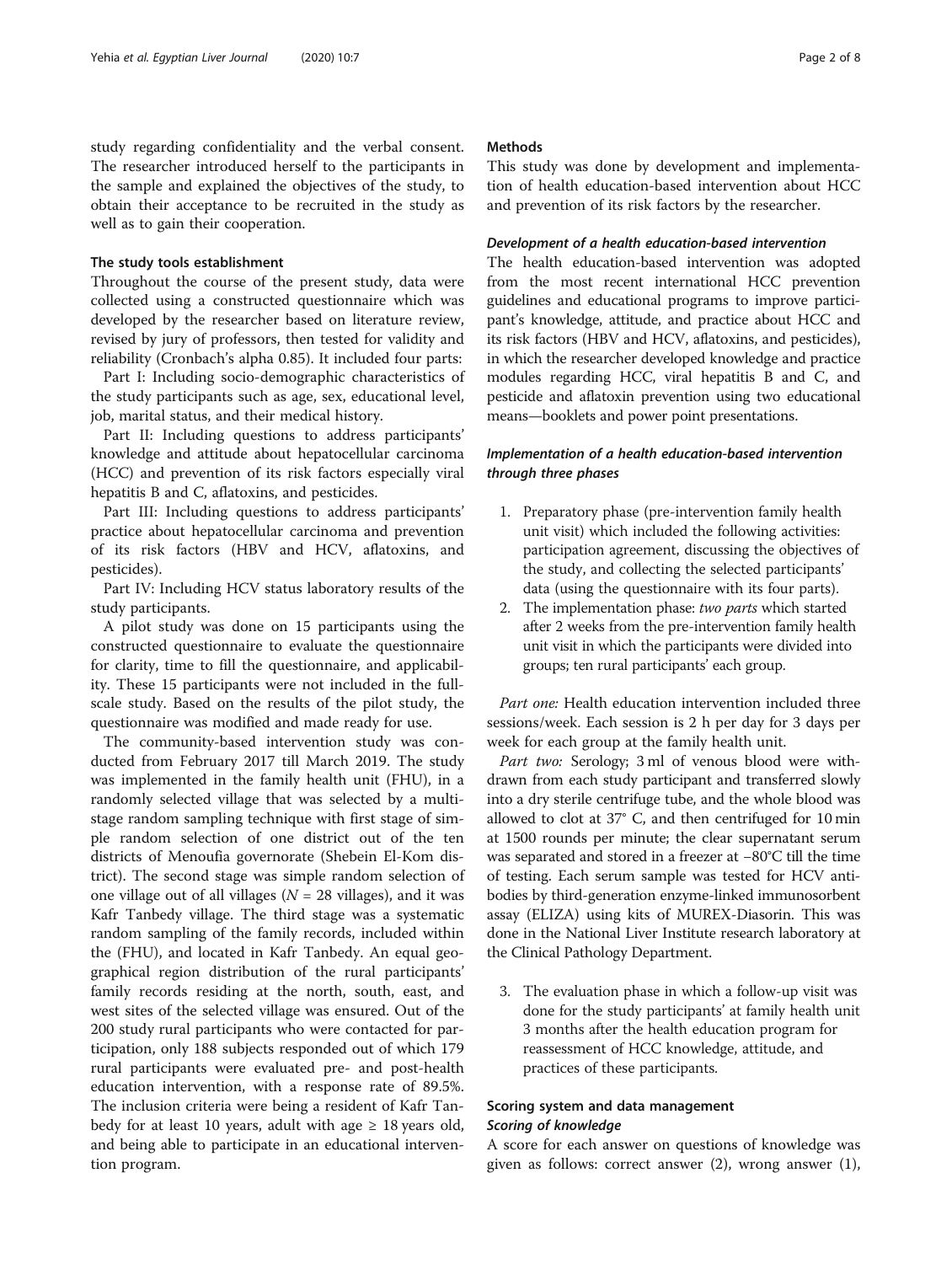and I do not know (0). HCC knowledge score ranged from 0 to 32, HBV and HCV knowledge score ranged from 0 to 18, pesticide knowledge score ranged from 0 to 18, aflatoxin knowledge score ranged from 0 to 26, and the total knowledge score ranged from 0 to 94 points. Good knowledge score was considered if the percentage was more than 50% and poor if the percentage was less than or equal 50%.

## Scoring of attitude

A score for each answer on questions of attitude was given as follows: correct answer (2), wrong answer (1), and I do not feel that (0). Attitude scores ranged from 0 to 12 points. Positive attitude score was considered if the percentage was more than 50% and negative if the percentage was less than or equal 50%.

#### Scoring of practice

A score for each answer on questions of practice was given as follows: safe practice (2), sometimes safe practice (1), and risky practice (0). Practice score ranged from 0 to 38 and 0 to 36 points for males and females respectively. Good practice score was considered if the percentage was more than 50% and considered poor if less than or equal 50%.

#### Statistical analysis

Data was coded and transformed into specially designed form to be suitable for computer entry process. Data was entered and analyzed by using SPSS (Statistical Package for Social Science) statistical package version 20. Graphs were done using Excel program.

Quantitative data were presented by mean  $(X)$  and standard deviation (SD). Qualitative data were presented in the form of frequency distribution tables, number, and percentage. It was analyzed by chi-square  $(\chi^2)$  test. However, if an expected value of any cell in the table was less than 5, Fisher's exact test was used (if the table was four cells) or likelihood ratio (LR) test (if the table was more than four cells). Mcnemar's test was used to measure association between paired qualitative data. Significance levels were considered at 5% level

#### Results

Results showed that 45.8% of study participants were aged 18–35 years and the majority of them were married (89.9%), and about 49.2% of them have reached the secondary education level with illiteracy of 21.8% and 55.3% (about half ) of them did not work (Table 1).

The health education intervention about HCC and prevention of its risk factors was effective in decreasing the percent of poor knowledge about HCC from 33.5% pre-intervention to 1.1% post-intervention and in increasing the percent of good knowledge about HCC

| Socio demographic characteristics | No                 | Percent |  |
|-----------------------------------|--------------------|---------|--|
| 1. Age groups                     |                    |         |  |
| 18-35 years                       | 82                 | 45.8    |  |
| 36-53 years                       | 72                 | 40.2    |  |
| 54-70 years                       | 25                 | 14      |  |
| Mean $+$ SD (years)               | $(38.74 + 11.746)$ |         |  |
| 2. Sex                            |                    |         |  |
| Female                            | 144                | 80.4    |  |
| Male                              | 35                 | 19.6    |  |
| 3. Marital status                 |                    |         |  |
| Married                           | 161                | 89.9    |  |
| Unmarried                         | 18                 | 10.1    |  |
| 4. Educational level              |                    |         |  |
| Illiterate                        | 39                 | 21.8    |  |
| Basic education                   | 12                 | 6.7     |  |
| Secondary education               | 88                 | 49.2    |  |
| University and above              | 40                 | 22.3    |  |
| 5. Occupation                     |                    |         |  |
| Governmental                      | 39                 | 21.8    |  |
| Private                           | 18                 | 10.1    |  |
| Farmer                            | 10                 | 5.5     |  |
| Does not work                     | 99                 | 55.3    |  |
| Others*                           | 13                 | 7.3     |  |
| Total                             | 179                | 100     |  |

\*As dealers and free lancers

from 66.5% pre-intervention to 98.9% post-intervention, and this effect was of high statistical significance  $(p \text{ value})$ = 0.000). Health education was significantly effective in decreasing the percent of pre-intervention poor knowledge about HBV, HCV, pesticides, and aflatoxins and increasing the good knowledge about them postintervention (*p* value = 0.000) (Table [2](#page-3-0)).

As regards attitude, health education intervention about HCC and its risk factor prevention was effective in decreasing percent of negative attitude from 38.5% pre-intervention to 1.1% post-intervention and in increasing percent of good attitude from 61.5% preintervention to 98.9% post-intervention, and this effect was statistically highly significant ( $p$  value = 0.000) (Table [3\)](#page-3-0).

The health education intervention about HCC and prevention of its risk factors was effective in decreasing percent of risky practice of male study participants from 80% pre-intervention to 5.7% post-intervention and in increasing percent of safe practice from 20% preintervention to 94.3% post-intervention, and this effect was statistically highly significant ( $p$  value = 0.000). Also

| <b>Table 1</b> Distribution of the study participants regarding their |  |  |  |
|-----------------------------------------------------------------------|--|--|--|
| sociodemographic characteristics                                      |  |  |  |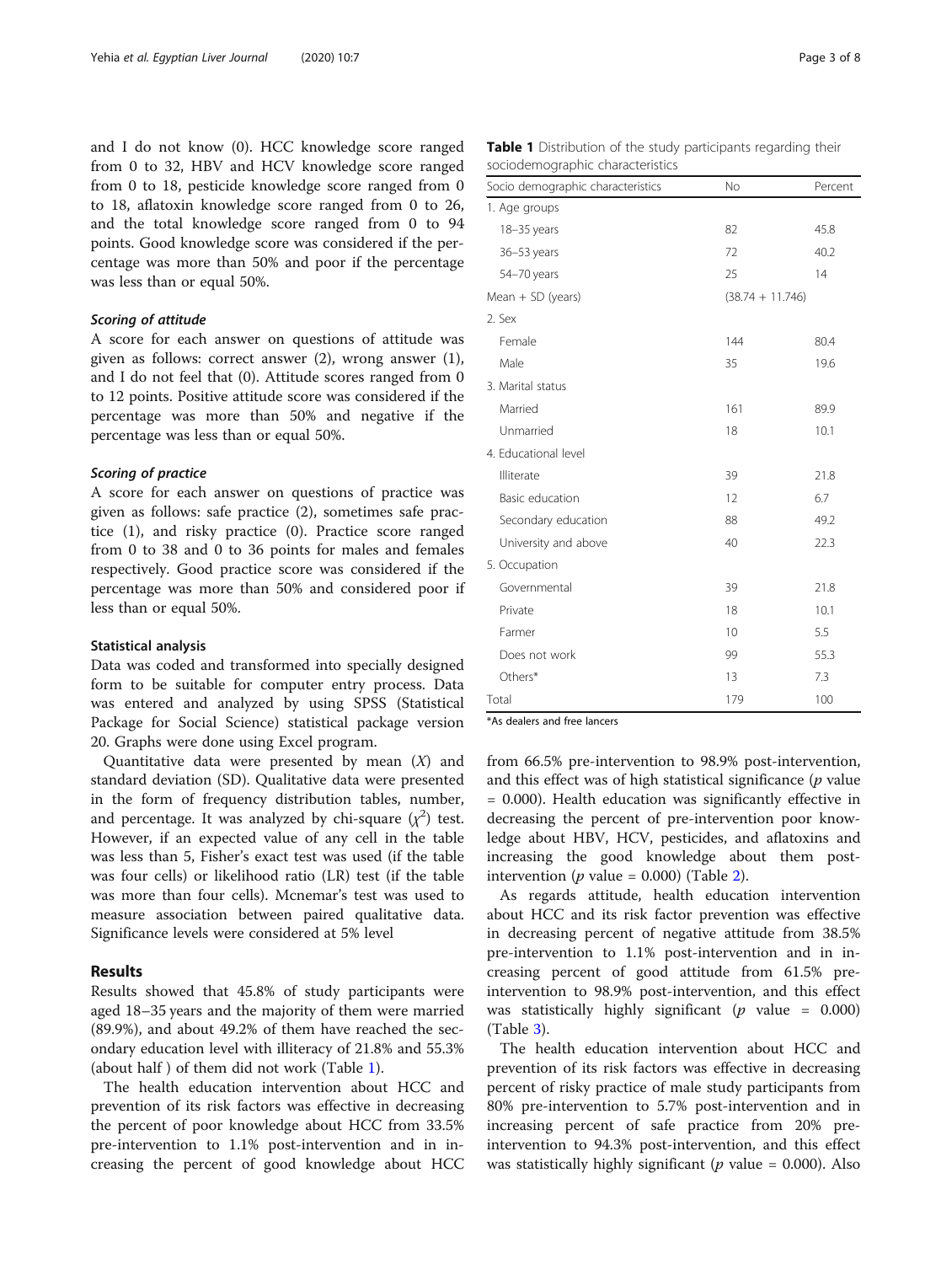| Knowledge items    | Pre-intervention |      | Post-intervention   |                     | Mcnemar's test | $p$ value |
|--------------------|------------------|------|---------------------|---------------------|----------------|-----------|
|                    | No               | $\%$ | No                  | $\%$                |                |           |
| 1. HCC             |                  |      |                     |                     |                |           |
| Poor $(0-16)$      | 60               | 33.5 | $\overline{2}$      | 1.1                 | 56.017         | 0.000     |
| Good (17-32)       | 119              | 66.5 | 177                 | 98.9                |                |           |
| 2. HBV and HCV     |                  |      |                     |                     |                |           |
| Poor $(0-9)$       | 20               | 11.2 | $\mathsf{O}\xspace$ | $\mathsf{O}\xspace$ | 18.050         | 0.000     |
| Good (10-18)       | 159              | 88.8 | 179                 | 100                 |                |           |
| 3. Pesticides      |                  |      |                     |                     |                |           |
| Poor $(0-9)$       | 29               | 16.2 | $\mathsf{O}\xspace$ | $\mathsf{O}\xspace$ | 27.034         | 0.000     |
| Good (10-18)       | 150              | 83.8 | 179                 | 100                 |                |           |
| 4. Aflatoxins      |                  |      |                     |                     |                |           |
| Poor $(0-13)$      | 104              | 58.1 | $\overline{2}$      | 1.1                 | 100.010        | 0.000     |
| Good (14-26)       | 75               | 41.9 | 177                 | 98.9                |                |           |
| 5. Total knowledge |                  |      |                     |                     |                |           |
| Poor (0-47)        | 47               | 26.3 | $\mathsf{O}\xspace$ | $\mathsf{O}\xspace$ | 45.021         | 0.000     |
| Good (48-94)       | 132              | 73.7 | 179                 | 100                 |                |           |
| Total              | 179              | 100  | 179                 | 100                 |                |           |

<span id="page-3-0"></span>Table 2 Effect of health education intervention on participant's knowledge about HCC, HBV, and HCV, pesticides, aflatoxins, and total knowledge

,it was effective in decreasing percent of risky practice of female study participants from 84% pre-intervention to 6.9% post-intervention and in increasing percent of safe practice from 23% pre-intervention to 93.1% postintervention, and this effect was statistically highly significant (*p* value = 0.000) (Table [4](#page-4-0)).

Seroprevalence of HCV among study participants was 12.3% (Fig. [1\)](#page-4-0). Pre-intervention, there was a statistically significant difference in HCV status of study participants in relation to their age groups ( $p$  value = 0.001), educational level (*p* value = 0.009), and occupation (*p* value = 0.022) where HCV seropositivity was more common in the age group of 36 to 53 years (45.5%), illiterate (45.5%), and unemployed (31.8%). However, there were no statistically significant difference in HCV status of study participants in relation to their sex ( $p$  value = 0.33) and marital status ( $p$  value = 0.094) (Table [5](#page-5-0)).

### **Discussion**

HCC prevention studies are rare despite the fact that HCC incidence can be largely decreased by increasing

population awareness about its known risk factors that will encourage them to adopt safer practices that may protect them from HCC [[5](#page-6-0)].

This study was conducted on 179 rural participants to assess knowledge, attitude, and practice of the study participants pre-and post-implementation of health education intervention about hepatocellular carcinoma (HCC) and prevention of its risk factors (HBV and HCV, aflatoxins, and pesticides) and to assess the current prevalence of HCV among study rural participants.

In our study seroprevalence of HCV among study participants was 12.3%. This was in agreement with Shiha [[6\]](#page-6-0) who found that (13%) of study rural participants of El Othmaniya village in Northern Egypt were HCV seropositive. However, this was higher than Kandeel [[7\]](#page-6-0) who studied the data obtained from EDHS 2015 and found that the seroprevalence of HCV in Egypt as a whole was only 10%. This can be explained by our study that was implemented in a rural area of Menoufia governorate where rural residents may have increased exposure to HCV infection.

Table 3 Effect of health education intervention on study participants total score of attitude towards HCC and its risk factor

| prevention            |                  |      |                   |      |                |           |  |  |
|-----------------------|------------------|------|-------------------|------|----------------|-----------|--|--|
| Attitude score groups | Pre-intervention |      | Post-intervention |      | Mcnemar's test | $p$ value |  |  |
|                       | No               | %    | No.               | %    |                |           |  |  |
| 1. Negative $(0-6)$   | 69               | 38.5 |                   |      | 65.015         | 0.000     |  |  |
| 2. Positive (7-12)    | 110              | 61.5 | 177               | 98.9 |                |           |  |  |
| Total                 | 179              | 100  | 179               | 100  |                |           |  |  |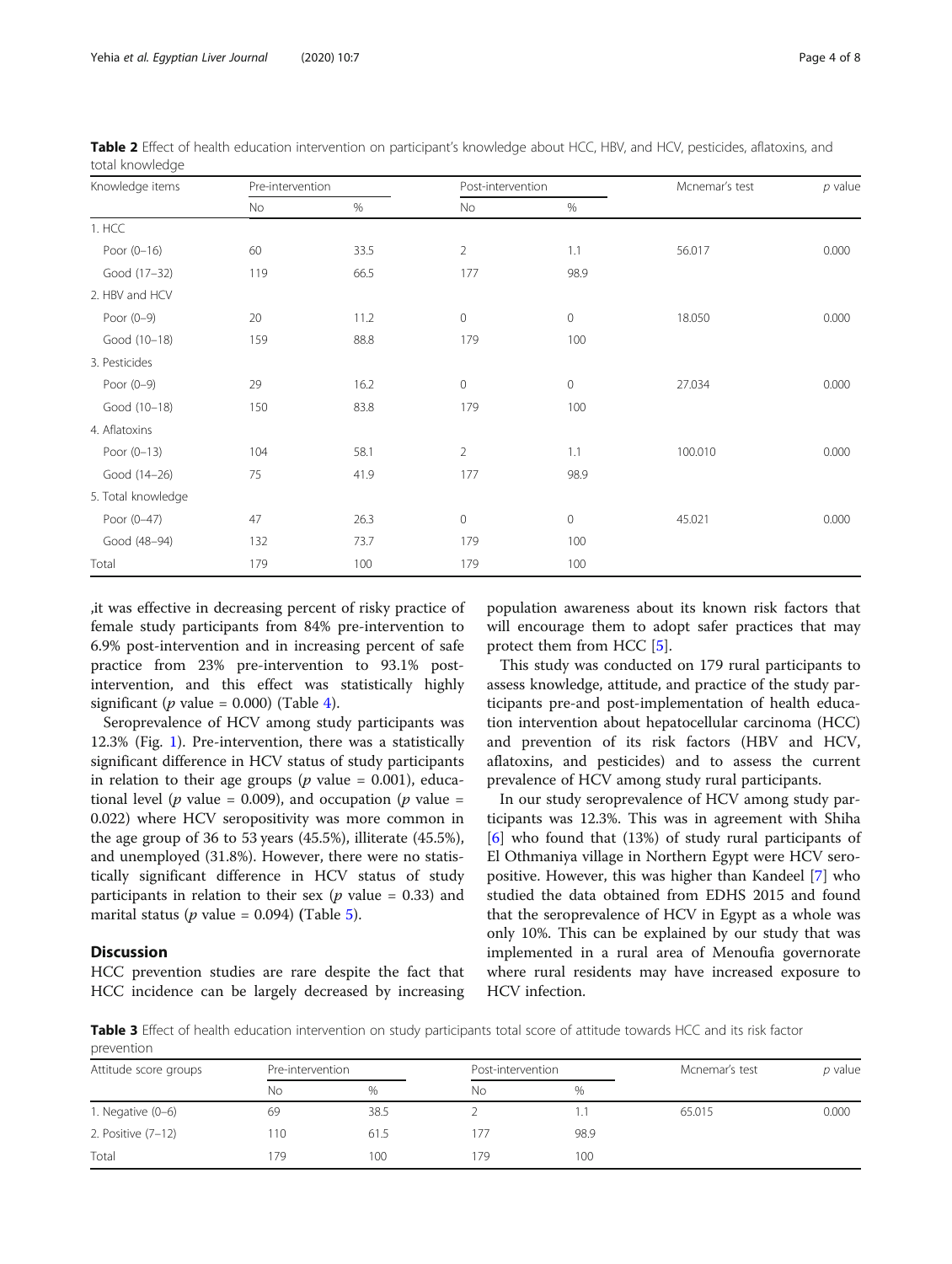| Practice score<br>groups<br>No. | Pre-intervention |      | Post-intervention |      | Mcnemar's test | $p$ value |
|---------------------------------|------------------|------|-------------------|------|----------------|-----------|
|                                 |                  | $\%$ | No                | %    |                |           |
| 1-Males                         |                  |      |                   |      |                |           |
| Risky (0-19)                    | 28               | 80   | 2                 | 5.7  | 24.038         | 0.000     |
| Safe (20-38)                    | 7                | 20   | 33                | 94.3 |                |           |
| 2. Females                      |                  |      |                   |      |                |           |
| Risky (0-18)                    | 121              | 84   | 10                | 6.9  | 109.009        | 0.000     |
| Safe (19-36)                    | 23               | 16   | 134               | 93.1 |                |           |
| Total                           | 179              | 100  | 179               | 100  |                |           |

<span id="page-4-0"></span>Table 4 Effect of health education intervention on study male and female participant's total score of practice about HCC and its risk factor prevention

In our study pre-intervention, there was a statistically highly significant difference in HCV status of study participants in relation to their age groups and about 45.5% of positive cases lie in the age group (36–53 years) while 36.4% of positive cases lie in the age group (54–70 years). Also, there was a statistically significant difference in HCV infection status of study participants in relation to their educational level and occupation where 45.5% of positive cases were illiterate and 31.8% of positive cases were unemployed. There were no statistically significant difference in HCV infection status of study participants in relation to their sex and marital status. This was in accordance with Edris [\[8](#page-6-0)] who studied prevalence and risk factors of HCV in Demiatte governorate, Egypt, and found no statistically significant difference between males and females regarding their HCV status and that unemployment, rural residence, and low educational level are risk factors for HCV infection. Also, Kandeel

[[9\]](#page-7-0) studied the risk factors of HCV infection in Egypt and found that HCV infection is more common among illiterate than those of higher educational levels. In addition, a study of El-Sayed was done in Suez Canal region in Egypt [\[10](#page-7-0)] and found that HCV infection is more common in unemployed and lower educational levels study participants. In addition to that, a study of Gomaa [[11\]](#page-7-0) found that HCV infection in Egypt is more common in older age groups than younger ones. A study of Mohlman [[12\]](#page-7-0) found that HCV positivity prevalence was the highest among birth cohorts before 1960 and decreased thereafter in younger age groups. Our study findings were in contrast to el-Sadawy [[13](#page-7-0)] who studied HCV seroprevalence in Sharkia governorate and found that males have higher HCV seroprevalence than females. This difference can be attributed to the limitation of our study that the number of male study participants was relatively low when compared to females.

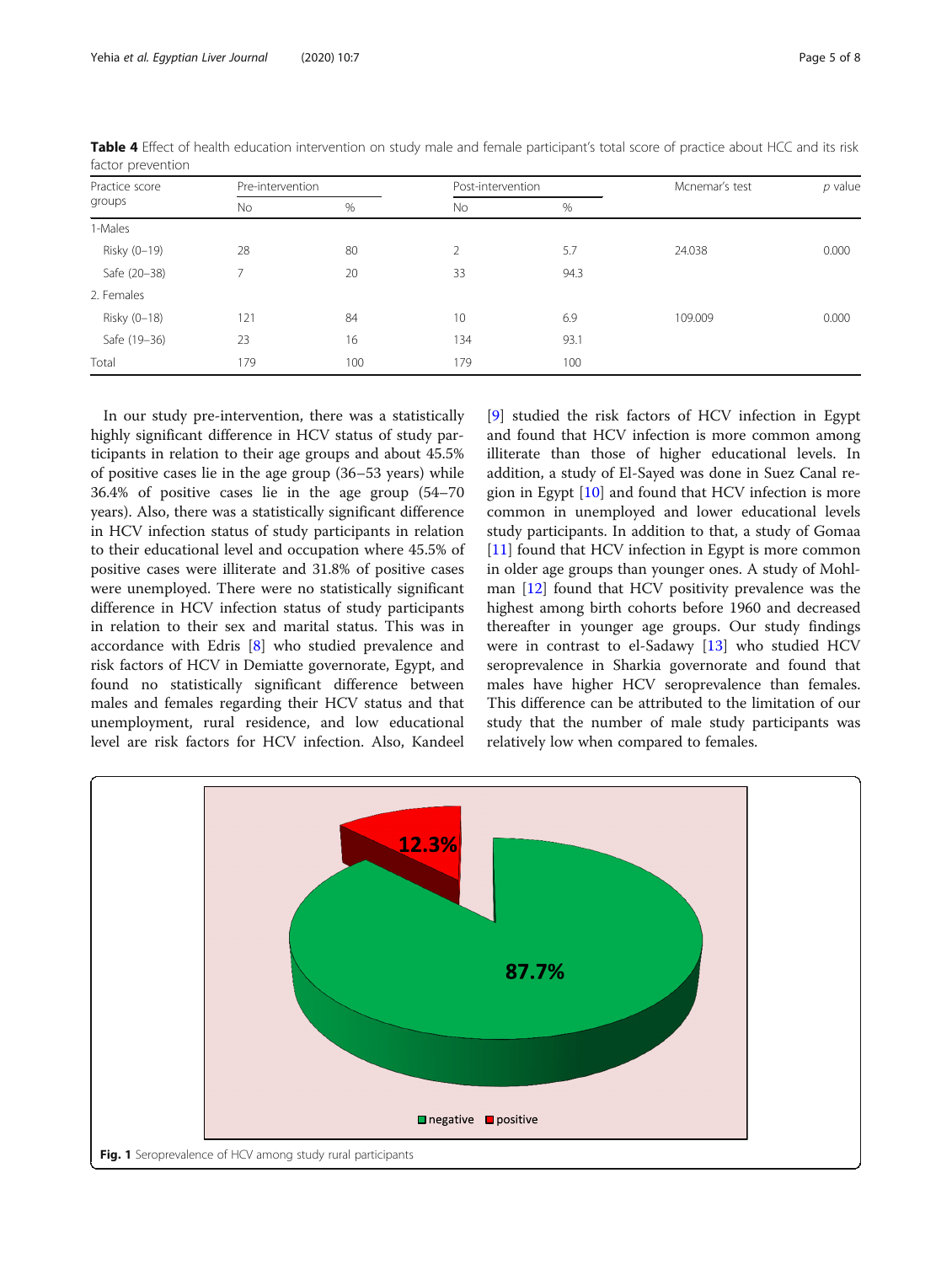<span id="page-5-0"></span>

| Table 5 The relation of study participants HCV status and their sociodemographic characteristics pre-intervention |  |
|-------------------------------------------------------------------------------------------------------------------|--|
|-------------------------------------------------------------------------------------------------------------------|--|

| Sociodemographic            | HCV status |                 |                |      | Test of        | $p$ value    |
|-----------------------------|------------|-----------------|----------------|------|----------------|--------------|
| characteristics             | Negative   |                 |                |      | significance   |              |
|                             | <b>No</b>  | $\%$            | No             | $\%$ |                |              |
| 1. Age groups               |            |                 |                |      |                |              |
| 18-35 years                 | 78         | 49.7            | $\overline{4}$ | 18.1 | $LR = 13.359$  | 0.001        |
| 36-53 years                 | 62         | 39.5            | 10             | 45.5 |                |              |
| 54-70 years                 | 17         | 10.8            | 8              | 36.4 |                |              |
| 2. Sex                      |            |                 |                |      |                |              |
| Female                      | 128        | 81.5            | 16             | 72.7 | Fisher's exact | 0.33 (NS)    |
| Male                        | 29         | 18.5            | 6              | 27.3 |                |              |
| 3. Marital status           |            |                 |                |      |                |              |
| Married                     | 139        | 88.5            | 22             | 100  | Fisher's exact | $0.094$ (NS) |
| Unmarried                   | 18         | 11.5            | $\circ$        | 0.0  |                |              |
| 4. Educational level        |            |                 |                |      |                |              |
| Illiterate                  | 29         | 18.5            | 10             | 45.5 | $LR = 11.543$  | 0.009        |
| Basic                       | 9          | 5.7             | 3              | 13.6 |                |              |
| Secondary                   | 82         | 52.2            | 6              | 27.3 |                |              |
| University and postgraduate | 37         | 23.6            | 3              | 13.6 |                |              |
| 5. Occupation               |            |                 |                |      |                |              |
| Governmental                | 34         | 21.7            | 5              | 22.7 | $LR = 11.398$  | 0.022        |
| Private                     | 14         | 8.9             | $\overline{4}$ | 18.2 |                |              |
| Farmer                      | 6          | 3.8             | $\overline{4}$ | 18.2 |                |              |
| Does not work               | 92         | 58.6            | $\overline{7}$ | 31.8 |                |              |
| Others                      | 11         | $7\overline{ }$ | $\overline{2}$ | 9.1  |                |              |
| Total                       | 157        | 100             | 22             | 100  |                |              |

NS non-significant, LR likelihood ratio

The health education intervention about HCC and its risk factors prevention was effective in decreasing percent of poor knowledge about HCC from 33.5% preintervention to 1.1% post-intervention and in increasing percent of good knowledge about HCC from 66.5% preintervention to 98.9% post-intervention, and this effect was statistically highly significant. Also, health education intervention was effective in decreasing percent of poor knowledge about HBV and HCV from 11.2% preintervention to 0% post-intervention and in increasing percent of good knowledge about HBV and HCV from 88.8% pre-intervention to 100% post-intervention, and this effect was statistically highly significant. It also was effective in decreasing percent of poor knowledge about pesticides from 16.2% pre-intervention to 0% postintervention and in increasing percent of good knowledge about pesticides from 83.8% pre-intervention to 100% post-intervention, and this effect was statistically highly significant. It also was effective in decreasing percent of poor knowledge about aflatoxins from 58.1% pre-intervention to1.1% post-intervention and in increasing percent of good knowledge score groups about

aflatoxins from 41.9% pre-intervention to 98.9% postintervention, and this effect was statistically highly significant and was effective in decreasing percent of poor total knowledge about HCC and its risk factor prevention from 26.3% pre-intervention to 0% postintervention and in increasing percent of good total knowledge about HCC and prevention of its risk factors from 73.7% pre-intervention to 100% post-intervention, and this effect was statistically highly significant. This was in agreement with Saleh [\[14\]](#page-7-0) who studied the effect of a pilot health education intervention about HCC prevention in Egypt and found that study participants had poor knowledge about HCC and its risk factors, and the health education intervention raised the knowledge of study participants on HCC and prevention of its risk factors.

This was also in agreement with Robotin [\[15\]](#page-7-0) who studied the effect of community intervention for prevention of liver cancer in Australia which found that study participants have poor knowledge about HCC preintervention, that health education intervention was effective in increasing their knowledge about HCC, and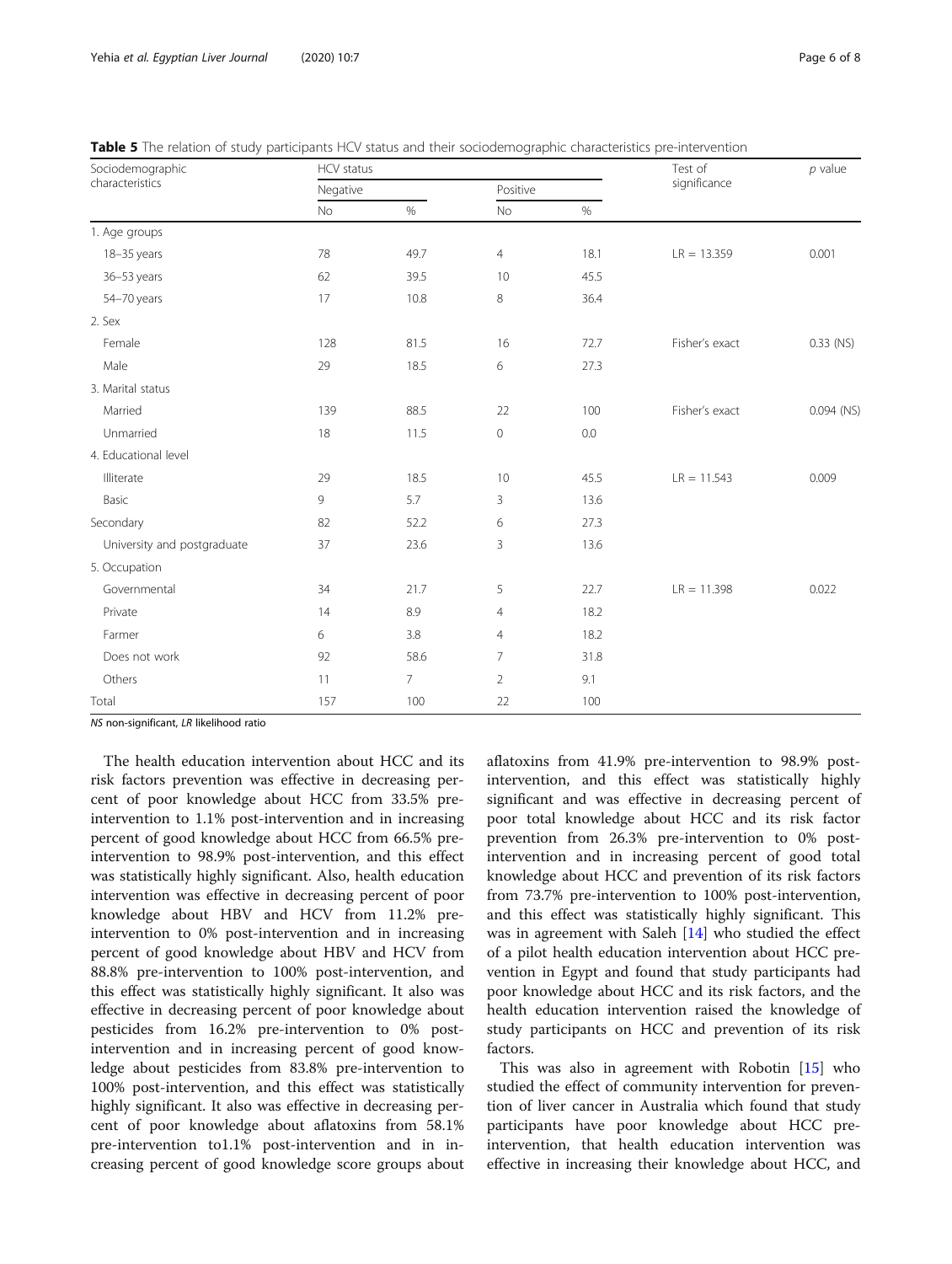<span id="page-6-0"></span>that it is a step in the way of decreasing HCC incidence by increasing awareness about its risk factors such as hepatitis B. Our study finding was also in agreement with Juon [\[16](#page-7-0)] who studied the effect of health education about HCC among Asian Americans in Baltimore and found that health education was effective in raising awareness about HCC and recommend integrating health education intervention as a basic part of a comprehensive program to increase knowledge and change social norms and beliefs to promote safer practices for prevention of HCC risk factors. In addition, Shiha [6] studied the community-based intervention for HCV elimination in a village in Northern Egypt and found that educational intervention significantly increased knowledge and adoption of safer practices to prevent HCV transmission among study rural participants. Moreover, a study of Joun [\[17](#page-7-0)] found that culturally integrated liver cancer health education intervention was effective in increasing knowledge about HBV among Asian Americans. Also, a study of Farahata [\[18](#page-7-0)] found that knowledge, attitude, and practice of study participants in a rural community of Manshat Sultan, Menoufia governorate, regarding pesticides were improved after health education intervention.

The main limitations of our study were lack of confirmation of HCV status by PCR to study participants proven to be HCV seropositive by ELISA and also a relatively small number of male study participants when compared to females.

## Conclusion

In conclusion, we found that health education intervention about HCC and prevention of its risk factors was feasible and is an effective way for raising awareness and improvement of practices of rural community in Menoufia governorate, Egypt. So, we recommend the adoption of a culturally integrated hepatocellular carcinoma risk factor prevention health education program by the Ministry of Health and Population (MOHP) and its implementation in primary health care units serving rural areas in Menoufia governorate to increase awareness about the disease and to promote safer practices to protect themselves and their families from HCC.

#### Abbreviations

EDHS: Egypt Demographic Health Survey; ELISA: Enzyme-linked immunosorbent assay; FHU: Family health unit; HBV: Hepatitis B virus; HCC: Hepatocellular carcinoma; HCV: Hepatitis C virus; KAP: Knowledge, attitude, and practice; MOHP: Ministry of Health and Population; PCR: Polymerase chain reaction

#### Acknowledgements

Not applicable

#### Authors' contributions

SA collected, analyzed, and interprited the study data and contributed in the manuscript writing. WM contributed in the manuscript writing. OH

contributed in the manuscript writing and supervision of the laboratory work. LD was a major contributor to the manuscript writing and revising. All authors read and approved the final manuscript.

#### Funding

This study was partially financially supported by National Liver Institute-Menoufia University for buying HCV kits needed for the study.

#### Availability of data and materials

The data set of the current study is available from the corresponding author on reasonable request.

#### Ethics approval and consent to participate

The Institutional Review Boards of both National Liver Institute Menoufia University (IRB00003413) and Ministry of Health and Population (IRB0000687) approved the study procedures. Approaches to ensure ethics were considered in the study regarding confidentiality and the verbal consent. The researcher introduced herself to the participants in the sample and explained the objectives of the study, to obtain their acceptance to be recruited in the study as well as to gain their cooperation.

#### Consent for publication

Not applicable.

#### Competing interests

The authors declare that they have no competing interests.

#### Author details

<sup>1</sup> Epidemiology and Preventive Medicine Department, National Liver Institute, Gamal Abdel Nasser Street, Shebein El-Kom, Menoufia, Egypt. <sup>2</sup>Clinical Pathology Department, National Liver Institute, Gamal Abdel Nasser Street, Shebein El-Kom, Menoufia, Egypt.

#### Received: 13 August 2019 Accepted: 11 December 2019 Published online: 13 January 2020

#### References

- Saleh DA, Amr S, Jillson IA, Wang JH, Crowell N, Loffredo CA (2015) Preventing hepatocellular carcinoma in Egypt: results of a Pilot Health Education Intervention Study. BMC Res Notes [Internet] 8(1):384 Available from: [http://www.biomedcentral.com/1756-0500/8/384.](http://www.biomedcentral.com/1756-0500/8/384) Reviewed on  $6<sup>th</sup>$  May, 2018
- 2. He W-J, Xu M-Y, Xu R-R, Zhou X-Q, Ouyang J-J, Han H et al (2013) Inpatients' knowledge about primary liver cancer and hepatitis. Asian Pacific J Cancer Prev [Internet] 14(8):4913–4918 Available from: [http://koreascience.](http://koreascience.or.kr/journal/view.jsp?kj=POCPA9&py=2013&vnc=v14n8&sp=4913) [or.kr/journal/view.jsp?kj=POCPA9&py=2013&vnc=v14n8&sp=4913.](http://koreascience.or.kr/journal/view.jsp?kj=POCPA9&py=2013&vnc=v14n8&sp=4913) Reviewed on 30th August, 2018
- Elshamy K (2016) Challenges and future trends for cancer care in Egypt. In: Cancer Care in Countries and Societies in Transition [Internet]. Springer International Publishing, Cham, pp 117–146 Available from: [http://link.](http://link.springer.com/10.1007/978-3-319-22912-6_9) [springer.com/10.1007/978-3-319-22912-6\\_9](http://link.springer.com/10.1007/978-3-319-22912-6_9)
- 4. Ezzat S, Abdel-Hamid M, Abdel-Latif Eissa S, Mokhtar N, Labib AN, El-Ghorory L et al (2005) Associations of pesticides, HCV, HBV, and hepatocellular carcinoma in Egypt. Int J Hyg Environ Health. 208(5):329–339
- 5. Ouyang J-J, He W-J, Zheng K-X, Chen G-Z (2016) Impact of an information leaflet on knowledge of hepatocellular carcinoma and hepatitis B among Chinese youth. Asian Pac J Cancer Prev [Internet] 17(1):439–443 Available from: <http://www.ncbi.nlm.nih.gov/pubmed/26838252> .Reviewed on 22 th July 2018
- 6. Shiha G, Metwally AM, Soliman R, Elbasiony M, Mikhail NNH, Easterbrook P. An educate, test, and treat programme towards elimination of hepatitis C infection in Egypt: a community-based demonstration project. Lancet Gastroenterol Hepatol [Internet]. 2018 Jul <sup>th</sup> 18; Available from: [https://www.](https://www.sciencedirect.com/science/article/pii/S2468125318301390) [sciencedirect.com/science/article/pii/S2468125318301390.](https://www.sciencedirect.com/science/article/pii/S2468125318301390) Reviewed on 16<sup>th</sup> September 2018.
- 7. Kandeel A, Genedy M, El-Refai S, Funk AL, Fontanet A, Talaat M (2017) The prevalence of hepatitis C virus infection in Egypt 2015: implications for future policy on prevention and treatment. Liver Int. 37(1):45–53
- 8. Edris A, Nour MO, Zedan OO, Mansour AE, Ghandour AA, Omran T (2014) Seroprevalence and risk factors for hepatitis B and C virus infection in Damietta Governorate, Egypt. East Mediterr Health J [Internet] 20(10):605–